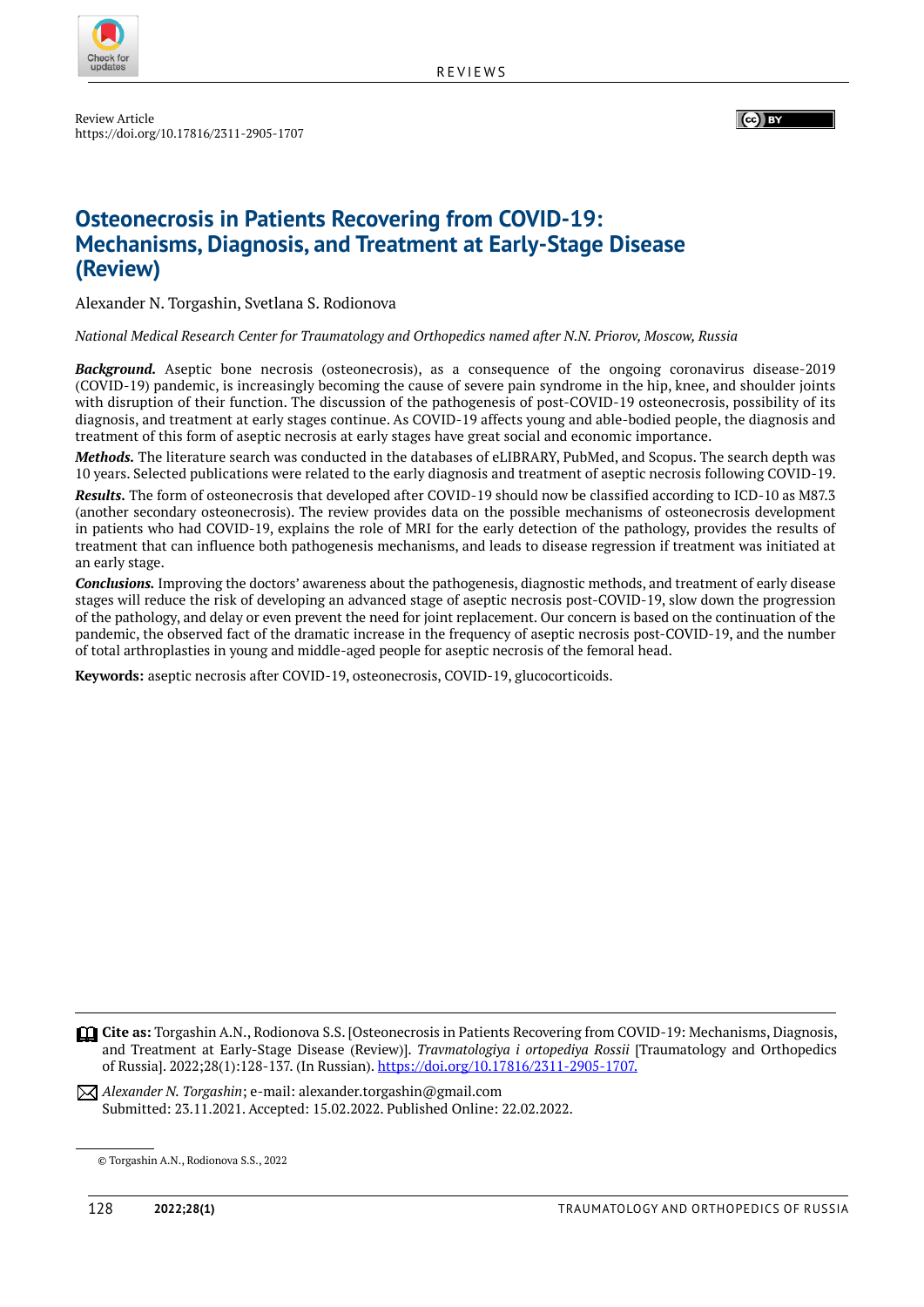Обзорная статья УДК 616.71-002.4:616.98 https://doi.org/10.17816/2311-2905-1707  $\left(\begin{matrix} \begin{matrix} 1 \\ \begin{matrix} 1 \\ \end{matrix} \end{matrix} \right)$  BY

# **Остеонекроз у пациентов, перенесших COVID-19: механизмы развития, диагностика, лечение на ранних стадиях (обзор литературы)**

А.Н. Торгашин, С.С. Родионова

*ФГБУ «Национальный медицинский исследовательский центр травматологии и ортопедии им. Н.Н. Приорова» Минздрава России, г. Москва, Россия*

*Актуальность.* Асептический некроз костей (остеонекроз) как следствие перенесенного COVID-19 в условиях продолжающейся пандемии все чаще становится причиной выраженного болевого синдрома в области крупных суставов с нарушением их функции. Продолжается обсуждение патогенеза постковидного остеонекроза, возможности его выявления и лечения на ранних стадиях. Учитывая масштаб распространенности инфекции COVID-19 среди лиц молодого и трудоспособного возраста, выявление и лечение этой формы асептического некроза на ранних стадиях имеет важное социальное и экономическое значение.

*Материал и методы.* Поиск литературы проведен в базах данных eLIBRARY, PubMed, Scopus. Глубина поиска — 10 лет. Отобраны публикации, касающиеся ранней диагностики и лечения асептического некроза после перенесенного COVID-19.

*Результаты.* Форму остеонекроза, развившегося после перенесенного COVID-19, в настоящее время следует классифицировать по МКБ-10 как M87.3 – другой вторичный остеонекроз. В обзоре приводятся данные о возможных механизмах развития остеонекроза у пациентов, перенесших СОVID-19, обосновывается необходимость выполнения МРТ для раннего выявления патологии, приводятся результаты лечения, способного оказывать влияние на оба механизма патогенеза и привести к обратному развитию процесса при условии начала лечения на ранней стадии заболевания.

*Заключение.* Повышение осведомленности врачей о патогенезе, методах диагностики и лечения ранних стадий позволит снизить риск развития запущенной стадии асептического некроза после перенесенного COVID-19, замедлит прогрессирование патологического процесса, отсрочит или даже предотвратит необходимость эндопротезирования суставов. Наша озабоченность основывается на продолжении пандемии и резко возросшей частоте асептического некроза после COVID-19, с одной стороны, и операций эндопротезирования у лиц молодого и среднего возраста по поводу асептического некроза головки бедренной кости, с другой стороны.

**Ключевые слова:** асептический некроз суставов после COVID-19, остеонекроз, СОVID-19, глюкокортикоиды.

Торгашин А.Н., Родионова С.С. Остеонекроз у пациентов, перенесших COVID-19: механизмы развития, диагнос тика, лечение на ранних стадиях (обзор литературы).*Травматология и ортопедия России*. 2022;28(1):128-137. https://doi.org/10.17816/2311-2905-1707.

*Alexander N. Torgashin*; e-mail: alexander.torgashin@gmail.com

Рукопись получена: 23.11.2021. Рукопись одобрена: 15.02.2022. Cтатья опубликована онлайн: 22.02.2022.

<sup>©</sup> Торгашин А.Н., Родионова С.С., 2022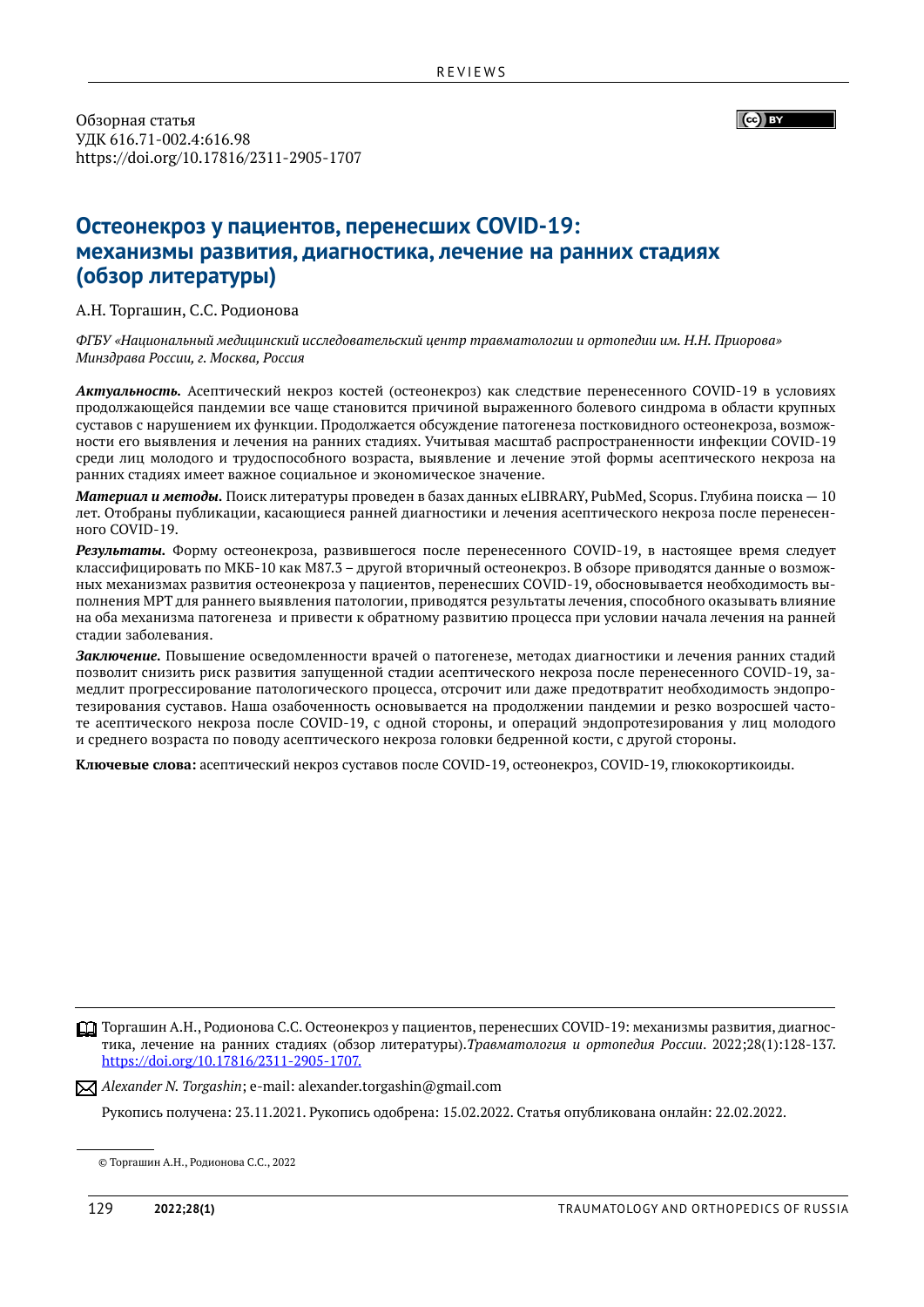## **Background**

The COVID-19 pandemic caused by the novel coronavirus SARS-CoV-2 has already claimed the lives of more than 5 million people [1]. Recent research has observed in some patients, particularly those with extensive lung lesions and respiratory failure, the development of the long COVID-19 syndrome [2], which persists for more than 12 weeks after treatment completion and patient transfer to the "recovered" status [3]. Symptoms of long COVID-19 include fatigue, shortness of breath, anxiety and depression, heart palpitations, chest pains, inability to think or concentrate (currently referred to as "brain fog"), the rarer Guillain–Barre syndrome, pulmonary fibrosis, pulmonary thromboembolism, cardiomyopathy, sensory dysfunction, stroke [2], and muscle and joint pain, which may be a manifestation of aseptic bone necrosis [3, 4].

Previous studies have found that 5%–58% of patients with severe COVID-19 have presented with osteonecrosis [5, 6], with the femoral head being affected in most cases. Hui et al. reported that 39% of SARS-CoV-2 patients developed femoral head osteonecrosis within several months after atypical pneumonia [7]. Other foci of osteonecrosis have also been detected in the condyles of the femoral and tibial bones, the head of the humerus, the talus and calcaneus, and other areas of the skeleton [5].

At present, two possible mechanisms are currently being discussed regarding the pathogenesis of aseptic necrosis after a COVID-19 infection: the virus damage to bone tissue vessels and a negative effect of glucocorticoids (GCs) used in the treatment of infection on the bone tissue.

Scientists continue to search for ways to diagnose aseptic necrosis in its early stages after a new coronavirus infection and to determine the risk factors for its development. The presented literature discussed the possibility of conservative therapy in preventing disease progression, provided that aseptic necrosis is treated in its early stages. The ongoing pandemic emphasizes the relevance of these data for doctors from various specialties who monitor patients who recovered from COVID-19.

This review aimed to summarize the data on the pathogenesis of aseptic necrosis after COVID-19 infection and the diagnostic methods and treatment in the early stages of the disease.

### **Methods**

We searched PubMed, Scopus, and eLIBRARY databases for articles using the keywords *COVID-19, osteonecrosis,* and *aseptic bone necrosis*, with a search depth of 10 years. We then selected articles concerning the early diagnostics and treatment of aseptic necrosis after COVID-19.

### **Results and discussion**

## *Pathogenesis of aseptic necrosis caused by COVID-19 infection*

Researchers have been discussing the role of the virus and glucocorticoid therapy in the pathogenesis of aseptic necrosis caused by COVID-19. For example, it has now been revealed that the SARS-CoV-2 virus directly penetrates vascular endothelial cells via angiotensin-converting enzyme-2 (ACE2), which is expressed by endothelial cells in the lungs and in many other organs and tissues, leading to vascular damage through coagulopathy and extensive inflammatory syndrome [8]. Escher et al.'s study on a patient with COVID-19 infection who had a significant increase in von Willebrand factor confirmed the destruction of the vascular endothelium [9]. In addition, after entering the body, SARS-CoV induces the expression of the TRIM55 ubiquitin ligase E3 gene in the vascular smooth muscle cells, consequently resulting in the inflammation of the vascular wall and aggregation of leukocytes [10]. Combined with hypercoagulation, these abnormalities cause microthrombosis and bone osteonecrosis distal to the site of arterial obstruction [11].

Besides directly penetrating the vascular endothelium, the virus also exacerbates damage in bone tissue and intensifies general inflammation and cytokine storm, similar to SARS-CoV-1 [12], because of excessive activation of proinflammatory cytokines interferon-gamma (IFN-γ), tumor necrosis factor (TNF), interleukin-1 (IL-1), interleukin-6 (IL-6) [13], and chemotaxis of T-lymphocytes to the inflammation site [14], caused by the immune response. The resulting microthrombosis and direct damage to blood vessels by the virus lead to the development of aseptic necrosis [15].

However, this is not the only mechanism for the development of osteonecrosis due to COVID-19. The use of GCs has a greater impact on the risk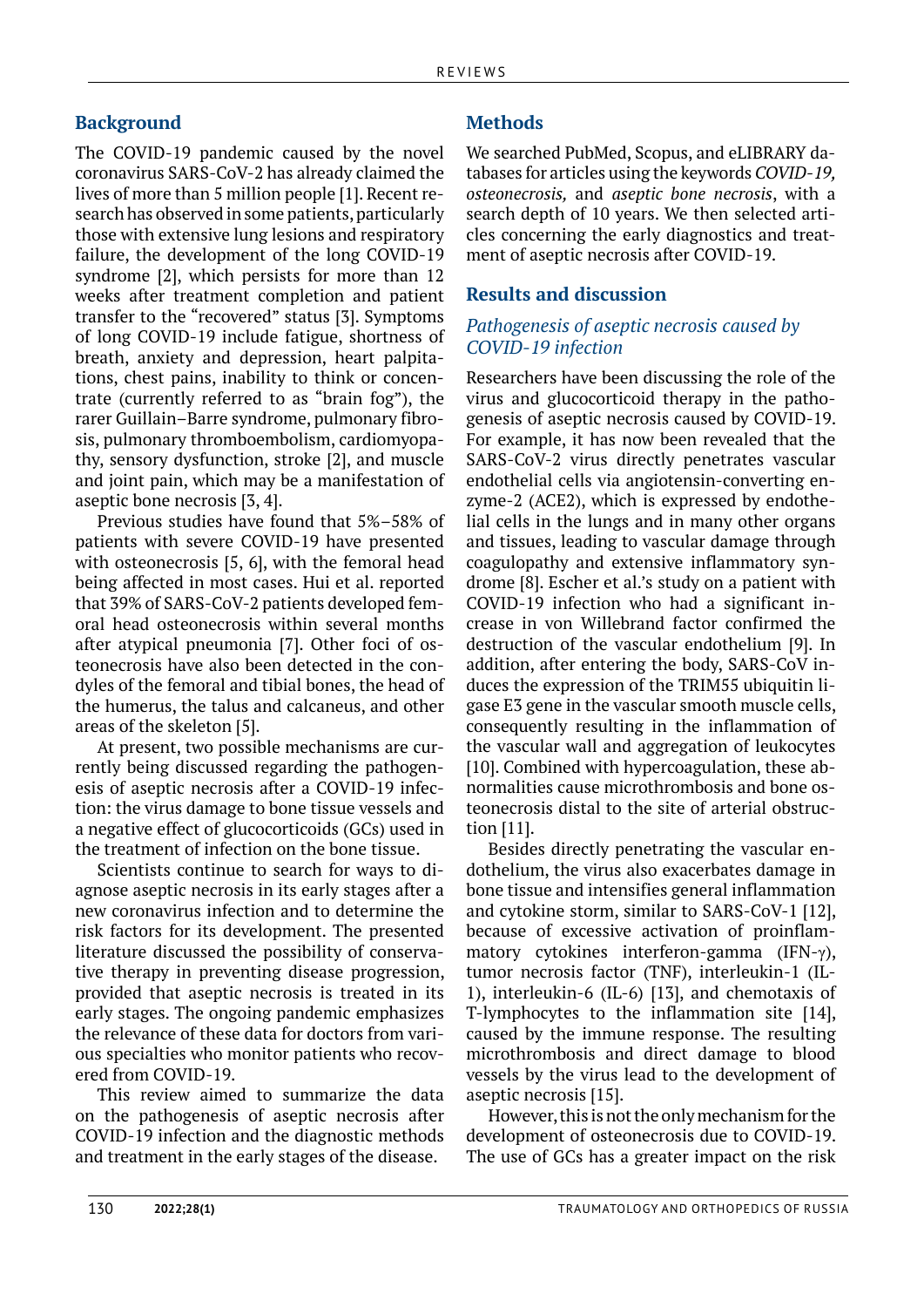of aseptic necrosis in COVID-19 [16]. These drugs are used in COVID-19 because of their potential advantage over other drugs in reducing immunopathological tissue damage and early proinflammatory response by suppressing the expression of proinflammatory cytokines such as IL-1, IL-2, IL-6, TNF-α, and IFN-γ and the migration of leukocytes to inflammation sites, preventing the development of a cytokine storm [17]. In addition, previous studies also note the potential harm of GCs, including a delay in the elimination of the virus and the presence of adverse effects such as the development of diabetes, psychosis, systemic osteoporosis, and avascular bone necrosis [18, 19, 20].

The body then negatively reacted to the intake of GCs soon after recovery from COVID-19. Moreover, the follow-up of patients with atypical pneumonia suggested a decrease in bone mineral density (BMD) after recovery [21].

The degree of bone loss was largely influenced by the dose and duration of corticosteroids, which were the main therapy used to reduce inflammation during the initial infection and the subsequent early period of rehabilitation and recovery [5].

Depending on the medical institution, the frequency of use of GCs in severe COVID-19 patients varies from 28% to 70% [22]. Glucocorticoids are widely used in COVID-19 because of the positive experience with their use in patients with atypical pneumonia during the SARS-Co-V epidemic. Multicenter studies showed that early administration of dexamethasone reduced the duration of artificial lung ventilation use and overall mortality in patients with acute respiratory distress syndrome [23]. The RECOVERY clinical trial, one of the largest trials related to the treatment of COVID-19, demonstrated that this drug reduced the risk of death by 20% in severe COVID-19 patients who received artificial lung ventilation or those receiving oxygen [24]. Moreover, because corticosteroids have both direct and indirect negative effects on the bone, they are considered a predisposing factor in the development of avascular necrosis [25]. First, they affect the proliferation of mesenchymal stem cells by blocking RUNX2, preventing the formation of preosteoblasts and the transition of preosteoblasts to osteoblasts, consequently reducing the mature osteoblast count and shifting metabolism toward

the formation of adipocytes from the mesenchymal cells [26, 27]. Under the influence of GCs, apoptosis of osteoblasts and osteocytes increases, and osteoclasts are activated because of their influence on the system of RANKL and DKK-1 signaling proteins [28].

The adverse effect of GCs on bone tissue is also demonstrated in their participation in lipid metabolism. The accumulation of low-density lipoproteins and the formation of fatty emboli blocks peripheral blood vessels leading to ischemic necrosis of the bone tissue. Free fatty acids formed during the hydrolysis of fat emboli damage the endothelial cells of capillaries and cause diffuse vasculitis and intravascular coagulation, exacerbating ischemic bone tissue necrosis [29].

Another negative effect of GC on bone tissue is when GCs act as a regulator of local blood flow and change the sensitivity of vessels to vasoactive substances such as endothelin-1, norepinephrine, and bradykinin, leading to vasoconstriction in the femoral head and increased bone ischemia. High doses of GCs decrease tissue plasminogen activator (t-PA) activity while increasing plasminogen activator inhibitor-1 (PAI-1) antigen levels in plasma, resulting to an increased plasma procoagulant potential and hypercoagulation state [30].

Fu et al. revealed that the expression of microRNA 596 (miR-596) in the bones of patients with steroid-induced avascular necrosis of the femoral head (SANFH) inhibits the proliferation and osteogenic differentiation of bone marrow stromal cells (BMSC), preventing the restoration of damaged bone [31].

Previous studies demonstrated the association of microRNA-17-5p (miR-17-5p) and miR-210 with the pathogenesis of steroid-induced osteonecrosis of the femoral head (SANFH) [32, 33]. Moreover, GCs' direct apoptosis of endothelial cells and suppression of vascular collagen synthesis prevent revascularization and restoration of bone tissue in the area of osteonecrosis [34].

As previously mentioned, the dose of GCs and the duration of therapy influence the development of osteonecrosis. For example, the dose of less than 1 to 2 mg/kg methylprednisolone in a short course of 3 to 5 days used during the atypical pneumonia epidemic in China in 2003 was recommended as an adjuvant treatment for COVID-19 [35]. This mode of administration pro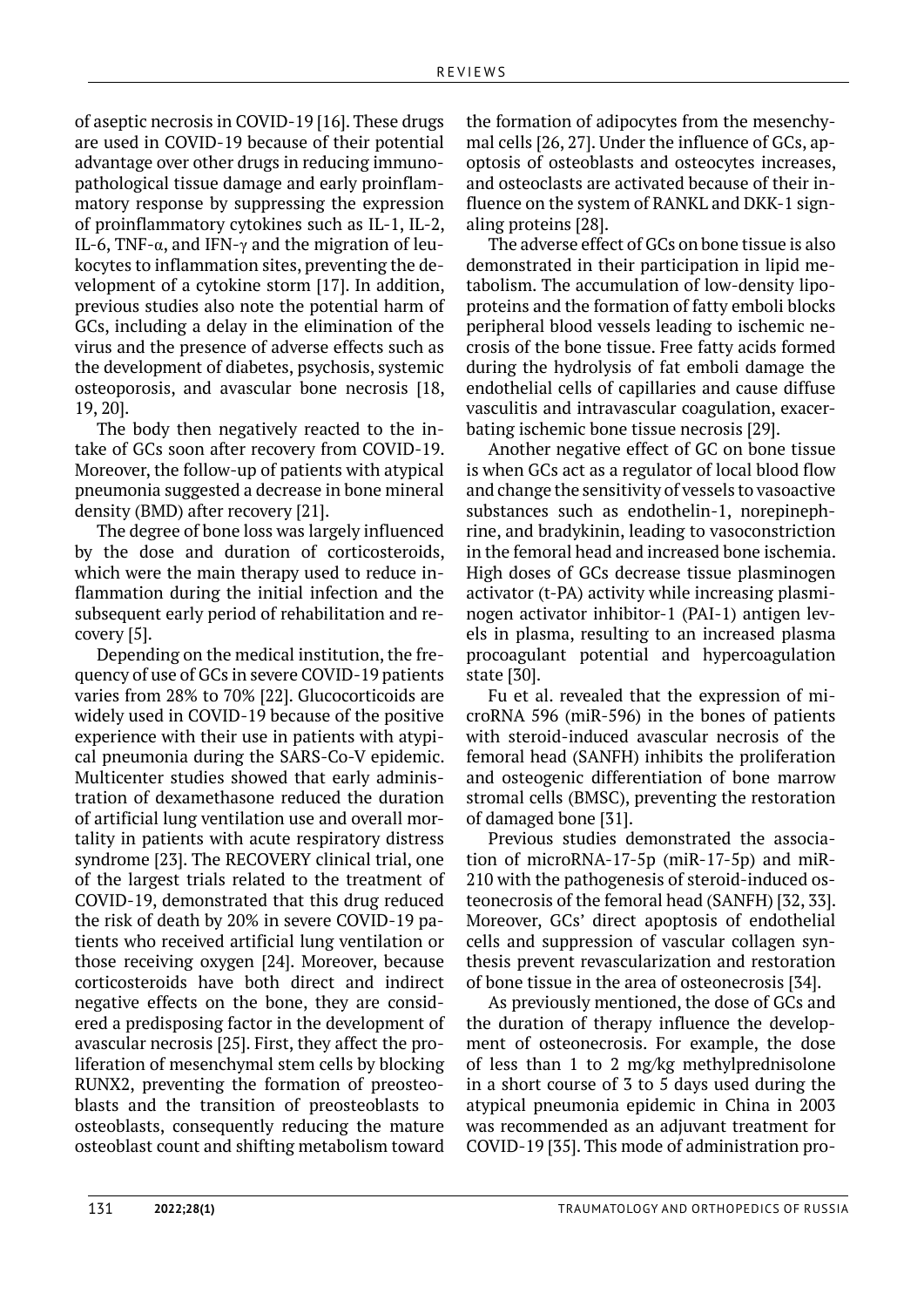vided a good therapeutic effect in patients with a strong inflammatory response and acute progression (according to lung CT) of the disease and did not lead to the development of osteonecrosis [36]. In addition, a previous study suggested that higher cumulative doses and longer treatment with steroids could lead to the development of osteonecrosis [37]. Other studies demonstrated a correlation between the maximum daily dose of GCs and femoral head osteonecrosis, which requires adequate control [38]. In an experiment on rabbits, Motomura et al., doses of 1 mg/kg, 5 mg/ kg, 20 mg/kg, and 40 mg/kg of methylprednisolone resulted in incidence rates of osteonecrosis of 0%, 42%, 70%, and 96%, respectively [39].

Another study on the clinical use of methylprednisolone demonstrated that a dose of 5 mg/ kg per day resulted in the development of osteonecrosis in every fifth patient, compared with the control group of patients receiving 1 mg/kg per day, who did not develop the disease [40]. Moreover, increasing the dose of prednisolone for every 10 mg also increased the incidence rate of osteonecrosis by 3.6% [41].

The increasing cumulative dose of glucocorticosteroids used in a retrospective study of 539 patients with acute respiratory syndrome also increased the incidence rate of osteonecrosis [42].

Zhao et al. noted a nonlinear relationship between the cumulative dose and osteonecrosis. They found that when the total dose of methylprednisolone was below 5 g, the risk of osteonecrosis remained relatively low. However, increasing the total dose from 5 to 10 g dramatically increased the risk, with highest risk in patients at a cumulative dose of 10 to 15 g. Because a low cumulative dose of corticosteroids (methylprednisolone less than 5 g) is believed to be relatively safe in patients with acute respiratory syndrome, clinicians are advised to avoid using high doses of corticosteroids, especially a cumulative dose of more than 10 g [37]. Rademaker et al. demonstrated that a dose of 700 mg prednisolone is the threshold for the onset of the femoral head necrosis [43]. In addition, Chan et al. suggested that cumulative doses of methylprednisolone greater than 2000 mg or hydrocortisone greater than 1900 mg are predictors of osteonecrosis [44].

In addition to dosage, the duration of therapy also affects the development of osteonecrosis. In a study of 1137 patients with atypical pneumonia, an incidence rate of osteonecrosis of 1.29 (95% CI, 1.09–1.53;  $p = 0.003$  for every 10 days of treatment was shown to indicate the importance of reducing the duration of administration of steroids to reduce the risk of osteonecrosis [37]. Studies suggested that even a weekly intake of GCs could induce a high risk of osteonecrosis if the dose of oral methylprednisolone exceeded 300 mg, (i.e., approximately 1 mg/kg per day in a patient weighing 60 kg for 5 days). On the basis of these data, the authors drew attention to the importance of examining patients in the presence of the previously mentioned risks for the early detection of aseptic necrosis due to COVID-19 [45].

### *Diagnostics of aseptic necrosis in COVID-19 survivors*

Zhao et al. demonstrated that MRI is recommended at months 3, 6, and 12 after the end of glucocorticoid intake [46]. Others also pointed out this time interval between the intake of corticosteroids and the development of aseptic necrosis of the femoral head [47]. A retrospective study of patients who recovered from COVID-19 detected osteonecrosis (21 of 23 patients) using MRI 3 months after completion of treatment, although the examination was also performed at an earlier time [48].

Besides MRI diagnostics, scientists have been searching for new predictors of the disease. For example, PAI-1 decrease is a sensitive method for screening patients at high risk of osteonecrosis [49]. In addition, B. Wei and W. Wei suggested the use of microRNA 423-5p as a biomarker in which the blood level is significantly increased in patients with steroid-induced osteonecrosis. Moreover, laboratory parameters of the coagulogram in most cases have been noted to remain within normal values [50].

## *Treatment of aseptic necrosis associated with previous COVID-19 infection*

Timely detection of aseptic necrosis due to COVID-19 and its treatment with GCs reduces the risk of progressing to its advanced stage, which will inevitably lead to joint arthroplasty. In addition, if osteonecrosis is diagnosed at an early stage (I or II), then 92%–97% of patients will not need surgical intervention [51], and conservative treatment may result in recovery [52].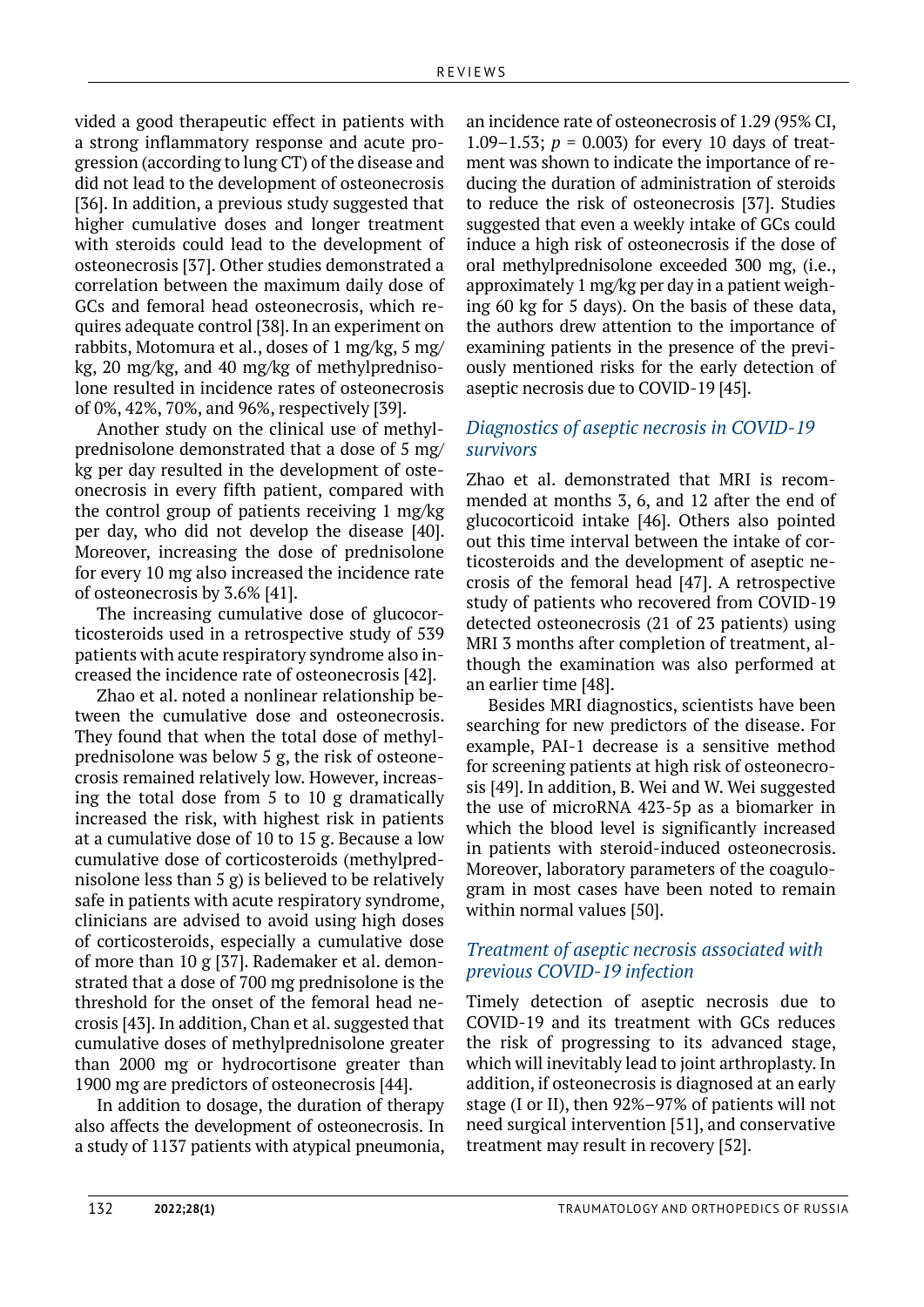As in the case of idiopathic osteonecrosis or secondary osteonecrosis not associated with COVID-19, treating the disease in its early stage is mainly aimed at reducing pain, slowing down the disease progression, preventing subchondral bone collapse, and restoring the joint function.

Conservative treatment of early stages of aseptic necrosis after COVID-19 enables to avoid endoprosthetics which is fraught with a high risk of aseptic instability in young and middle-aged patients.

At present, no protocol for the treatment of early-stage osteonecrosis following COVID-19 has been standardized. In clinical practice, pharmacotherapy is usually combined with joint unloading, which has proven its efficiency particularly in steroid-induced osteonecrosis [53]. The joint is unloaded with the help of crutches for a period of at least 3 months in case of localization of the femoral head osteonecrosis, and in case of localization in other bones, a cane and an orthosis are used instead of crutches [54].

Agarwala et al.'s study on the successful use of antiresorptive drugs, including glucocorticoid-induced osteonecrosis, to treat secondary osteonecrosis in its early stages in adults [55] reported the drugs' ability to slow down the disease progression and reduce the need for surgical intervention. In the United States, the American Association of Hip and Knee Surgeons reported that the proportion of bisphosphonates in the treatment of femoral head osteonecrosis is 10% [56]. Their aim was to reduce the intensity of resorption both in the zone of osteonecrosis, reducing the risk of subchondral bone collapse [57], and in the surrounding bone tissue [58], given the possibility of a generalized BMD deficiency in COVID-19 patients [21]. However, from a legal point of view, prescribing this group of drugs for osteonecrosis can only be off-label because their annotations do not indicate the possibility of their use in this pathology.

Although alendronic acid 70 mg once a week is considered a possible bisphosphonate for the entire period of treatment of patients with aseptic necrosis [59], a disadvantage of oral bisphosphonates is their low compliance. Hence, using intravenous forms, primarily of zoledronic acid at a dose of 5 mg, given the frequency of administration (once a year), is considered promising [60]. In addition to a direct antiresorptive effect, which results in a de-

crease in bone tissue edema [61], intravenous bisphosphonates have a significant analgesic effect, improving the quality of life of patients [60].

Because bisphosphonates are contraindicated in patients with impaired nitrogen excretion by the kidneys [62], denosumab is used at a dose of 60 mg twice a year as an antiresorptive drug for aseptic necrosis [62].

However, a previous study noted that antiresorptive drugs should be simultaneously administered with calcium preparations at a dose of 500 to 1000 mg/day and cholecalciferol at a dose of at least 1000 IU/day or alfacalcidol at a dose of at least 0.5 to 0.75 µg/day [63].

Prescribing cholecalciferol during a pandemic is recommended to influence the course of COVID-19. This decreases the severity of the infection course and increases the survival rate [64, 65], as shown by a slowdown in the rate of viral replication, a decrease in proinflammatory cytokine concentration, and an increase in antiinflammatory cytokine concentration [64]. However, this mechanism of action of cholecalciferol has a low evidence base. Observational and clinical studies conducted on the effect of vitamin D and the associated risk of respiratory tract infections are contradictory, with some reporting a reduction in risk, whereas others do not [64, 66]. These conflicting results are probably due to the heterogeneity of the patient population and vitamin D dose. Therefore, conclusions on their possible impact on the course of COVID-19 should only be drawn after the results of well-designed vitamin D trials have been established.

In addition, the use of cholecalciferol and especially of alfacalcidol is important in the complex therapy of osteonecrosis. A previous study established that the serum concentration of 1.25 (OH) 2D3 (16.7  $\pm$  7.9 mg/ml) is significantly lower in patients with idiopathic femoral head osteonecrosis than in the control group (26.9 mg/ml)  $\pm$  13.7 mg/ml) ( $p$  < 0.01) [64]. The authors considered this decrease as an adverse condition for the development and progression of osteonecrosis.

Another reason for prescribing cholecalciferol was the relationship between the osteonecrosis development and low BMD [67], as cholecalciferol is currently used in combination with calcium preparations as the basic therapy for maintaining bone metabolism at low BMD values with primary and secondary osteoporosis [68].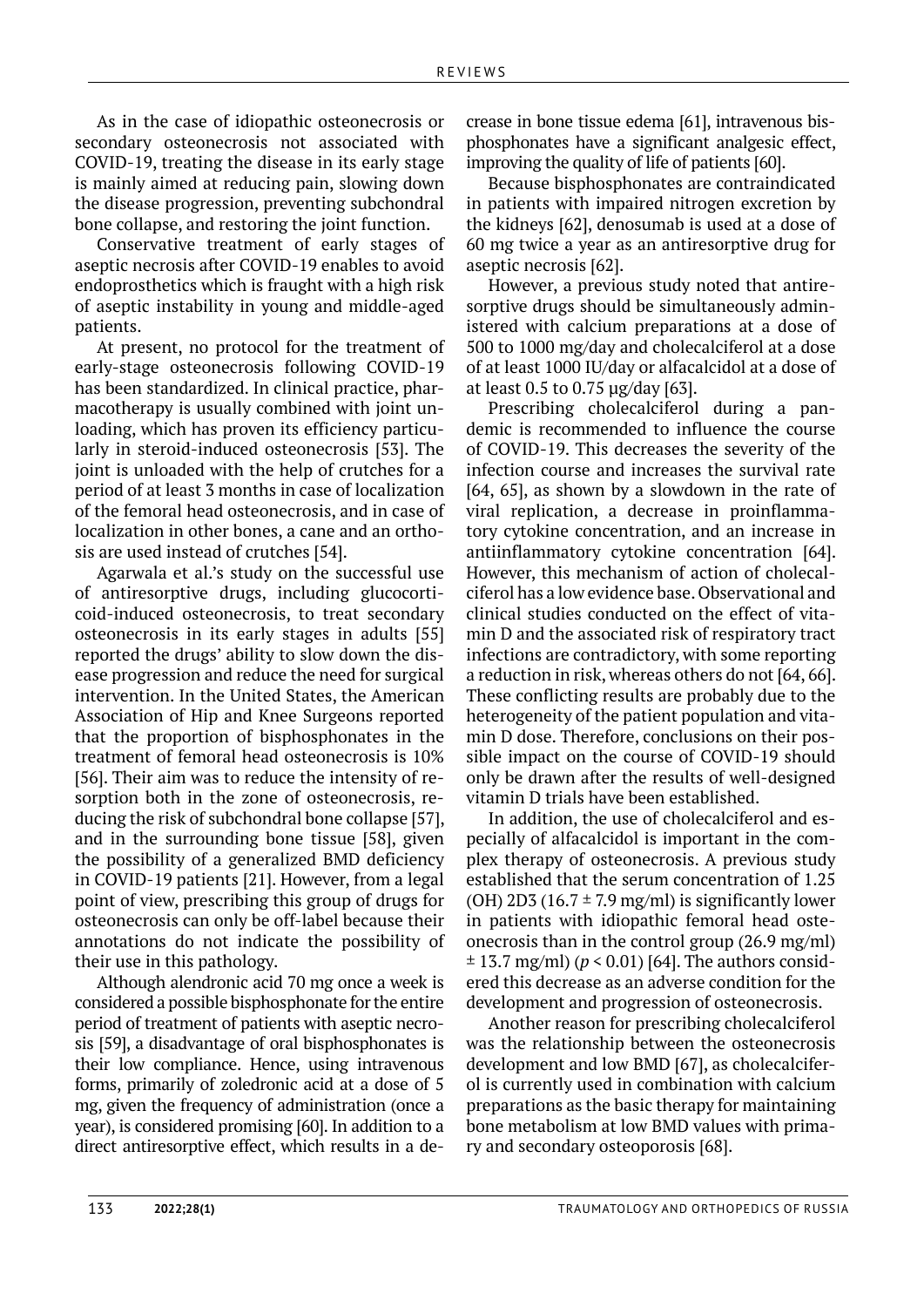Considering the relationship between osteonecrosis and microcirculation disorders, dipyridamole is used orally at a dose of 25 mg 3 times a day for 3 weeks (as an inhibitor of platelet aggregation and angioprotective agent) at day 1 of osteonecrosis diagnosis [69]. Iloprost can also be prescribed to reduce intraosseous pressure and improve the microvasculature condition as its efficiency in the treatment of osteonecrosis has been previously noted [70]. However, because of the high risk of a decrease in blood pressure, iloprost infusion should be performed exclusively in a hospital or outpatient setting in the presence of a resuscitation team [71].

Anticoagulants, particularly sodium enoxaparin, can be administered subcutaneously at a dose of 4000 IU (0.4 ml) to 6000 IU (0.6 ml) per day for 2 to 12 weeks if patients with osteonecrosis present with hypercoagulation or hypofibrinolysis. This is recommended in complex therapy to prevent the disease progression at stages 1 to 2 of ARCO [72]. Because anticoagulants in tablets showed a similar effect to subcutaneous drugs in the treatment of COVID-19, their use (e.g., apixaban at a dose of 2.5 mg 2 times a day for 12 weeks) is considered no less effective [73].

Since physiotherapy can reduce the symptoms of the disease in some cases [74], pulsed electromagnetic therapy, hyperbaric oxygen therapy, ozone therapy, and extracorporeal shock wave therapy can also be used in the complex treatment of osteonecrosis. However, their efficacy in the treatment of osteonecrosis due to COVID-19 requires further evaluation.

In a previously described conservative therapy, the focus of the affected area of the femoral head can be tunneled (decompressed) in the initial stages to reduce pain and improve blood supply [75].

#### **Conclusions**

Recent studies have discussed two mechanisms for the development of osteonecrosis after COVID-19: the influence of GCs used to treat the infection and the ability of SARS-CoV-2 to impair bone metabolism. In the latter case, osteonecrosis develops either because of microthrombosis and bone tissue malnutrition associated with the virus's direct damage on blood vessels or because of the vascular wall inflammation in combination with an increase in blood coagulability caused by an increase of proinflammatory cytokines as an immune response to the infection. According to general opinion, performing dynamic MRI three to six months after COVID-19 infection, in addition to searching for new predictors of the disease, can help decrease the incidence rate of osteonecrosis and prevent the consequences due to late diagnosis (arthroplasty).

#### **Disclaimers**

#### *Author contribution*

*Torgashin A.N.*  $-$  literature review, writing the draft, editing.

*Rodionova S.S.* — writing the draft, editing.

All authors have read and approved the final version of the manuscript of the article. All authors agree to bear responsibility for all aspects of the study to ensure proper consideration and resolution of all possible issues related to the correctness and reliability of any part of the work.

*Funding source.* This study was not supported by any external sources of funding.

*Competing interests.* The authors declare that they have no competing interests.

*Ethics approval.* Not applicable.

*Consent for publication.* Not required.

#### **References**

- 1. WHO coronavirus disease (COVID-19) Dashboard. Available from: https://covid19.who.int/table.
- 2. Leung T.Y.M., Chan A.Y.L., Chan E.W., Chan V.K.Y., Chui C.S.L., Cowling B.J. et al. Short- and potential longterm adverse health outcomes of COVID-19: a rapid review. *Emerg Microbes Infect.* 2020;9(1):2190-2199. doi: 10.1080/22221751.2020.1825914.
- 3. Mahase E. Covid-19: What do we know about «long covid»? *BMJ*. 2020;370:m2815. doi: 10.1136/bmj.m2815.
- 4. Agarwala S.R., Vijayvargiya M., Pandey P. Avascular necrosis as a part of 'long COVID-19'. *BMJ Case Rep*. 2021;14(7):e242101. doi: 10.1136/bcr-2021-242101.
- 5. Griffith J.F. Musculoskeletal complications of severe acute respiratory syndrome. *Semin Musculoskelet Radiol.*  2011;15(5):554-560. doi: 10.1055/s-0031-1293500.
- 6. Hong N., Du X.K. Avascular necrosis of bone in severe acute respiratory syndrome. *Clin Radiol.* 2004;59(7):602- 608. doi: 10.1016/j.crad.2003.12.008.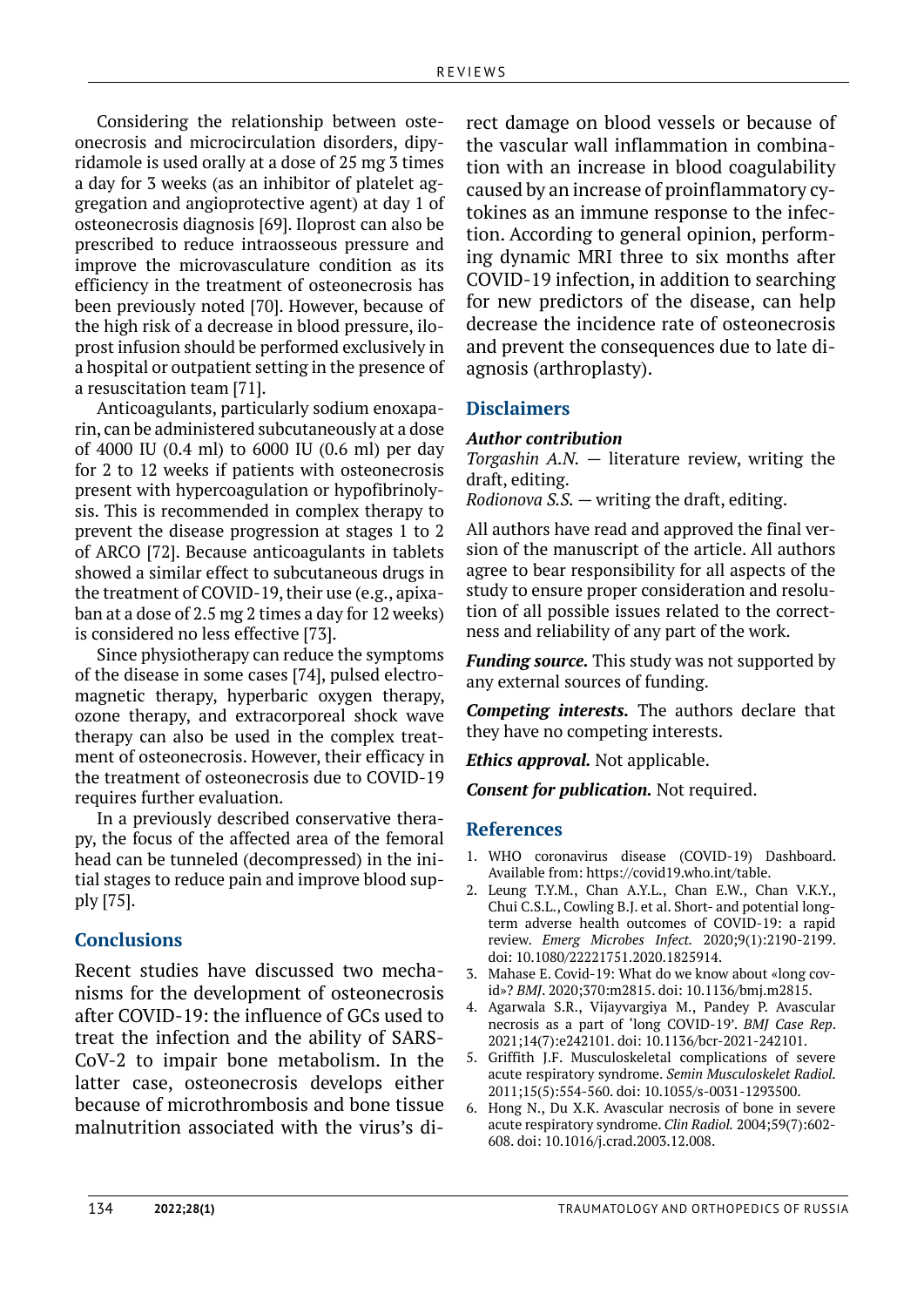- 7. Lv H., de Vlas S.J., Liu W., Wang T.B., Cao Z.Y., Li C.P. et al. Avascular osteonecrosis after treatment of SARS: a 3-year longitudinal study. *Trop Med Int Health.* 2009;14 Suppl 1(Suppl 1):79-84. doi: 10.1111/j.1365-3156.2008.02187.x.
- 8. Sardu C., Gambardella J., Morelli M.B., Wang X., Marfella R., Santulli G. Hypertension, Thrombosis, Kidney Failure, and Diabetes: Is COVID-19 an Endothelial Disease? A Comprehensive Evaluation of Clinical and Basic Evidence. *J Clin Med.* 2020;9(5):1417. doi: 10.3390/jcm9051417.
- 9. Escher R., Breakey N., Lämmle B. Severe COVID-19 infection associated with endothelial activation. *Thromb Res*. 2020;190:62. doi: 10.1016/j.thromres.2020.04.014.
- 10. Gralinski L.E., Ferris M.T., Aylor D.L., Whitmore A.C., Green R., Frieman M.B. et al. Genome Wide Identification of SARS-CoV Susceptibility Loci Using the Collaborative Cross. *PLoS Genet.* 2015;11(10): e1005504. doi: 10.1371/journal.pgen.1005504.
- 11. Oxley T.J., Mocco J., Majidi S., Kellner C.P., Shoirah H., Singh I.P. et al. Large-Vessel Stroke as a Presenting Feature of Covid-19 in the Young. *N Engl J Med.*  2020;382(20):e60. doi: 10.1056/NEJMc2009787.
- 12. Channappanavar R., Perlman S. Pathogenic human coronavirus infections: causes and consequences of cytokine storm and immunopathology. *Semin Immunopathol*. 2017;39(5):529-539. doi: 10.1007/s00281-017-0629-x.
- 13. Van Reeth K., Van Gucht S., Pensaert M. Correlations between lung proinflammatory cytokine levels, virus replication, and disease after swine influenza virus challenge of vaccination-immune pigs. *Viral Immunol.*  2002;15(4):583-594. doi: 10.1089/088282402320914520.
- 14. Nie S., Han S., Ouyang H., Zhang Z. Coronavirus Disease 2019-related dyspnea cases difficult to interpret using chest computed tomography. *Respir Med.*  2020;167:105951. doi: 10.1016/j.rmed.2020.105951.
- 15. Polyakova Yu.V., Papichev E.V., Akhverdyan Y.R., Sivordova L.E., Zavodovskiy B.V. [New coronavirus infection - direct and indirect impact on patients with diseases of the musculoskeletal system and connective tissue]. *Sovremennye problemy nauki i obrazovaniya*  [Modern problems of science and education]. 2021;(6). (In Russian). Available from: https://science-education. ru/ru/article/view?id=31342.
- 16. Mushtin N.E., Tsed A.N., Dulaev A.K., Ilyushchenko K.G., Shmelev A.V. [A variant of the new coronovirus infection Covid-19 for the development of osteonecrosis]. In: *Meditsinskaya pomoshch' pri travmakh, novoe v organizatsii i tekhnologiyakh, rol' natsional'noi obshchestvennoi professional'noi organizatsii travmatologov v sisteme zdravookhraneniya RF: sbornik tezisov* [Medical care for injuries, new organization and technology, the role of the national professional organization of traumatologists in the healthcare system of the Russian Federation]. St. Petersburg: 2021. p. 98-99. (In Russian).
- 17. Strehl C., Ehlers L., Gaber T., Buttgereit F. Glucocorticoids-All-Rounders Tackling the Versatile Players of the Immune System. *Front Immunol.*  2019;10:1744. doi: 10.3389/fimmu.2019.01744.
- 18. Russell B., Moss C., Rigg A., Van Hemelrijck M. COVID-19 and treatment with NSAIDs and corticosteroids: should we be limiting their use in the clinical setting? *Ecancermedicalscience.* 2020;14:1023. doi: 10.3332/ecancer.2020.1023.
- 19. Russell B., Moss C., George G., Santaolalla A., Cope A., Papa S. et al. Associations between immune-suppressive and stimulating drugs and novel COVID-19-a systematic review of current evidence. *Ecancermedicalscience*. 2020;14:1022. doi: 10.3332/ecancer.2020.1022.
- 20. Arabi Y.M., Fowler R., Hayden F.G. Critical care management of adults with community-acquired severe respiratory viral infection. *Intensive Care Med.* 2020;46(2):315- 328. doi: 10.1007/s00134-020-05943-5.
- 21. Lau E.M., Chan F.W., Hui D.S., Wu A.K., Leung P.C. Reduced bone mineral density in male Severe Acute Respiratory Syndrome (SARS) patients in Hong Kong. *Bone.* 2005;37(3):420-424. doi: 10.1016/j.bone.2005.04.018.
- 22. Yang X., Yu Y., Xu J., Shu H., Xia J. Liu H. et al. Clinical course and outcomes of critically ill patients with SARS-CoV-2 pneumonia in Wuhan, China: a single-centered, retrospective, observational study. *Lancet Respir Med.* 2020;8(5):475-481. doi: 10.1016/S2213-2600(20)30079-5.
- 23. Villar J., Ferrando C., Martínez D., Ambrós A., Muñoz T., Soler J.A. et al. Dexamethasone treatment for the acute respiratory distress syndrome: a multicentre, randomised controlled trial. *Lancet Respir Med.* 2020;8(3):267-276. doi: 10.1016/S2213-2600(19)30417-5.
- 24. RECOVERY Collaborative Group, Horby P., Lim W.Sh., Emberson J.R., Mafham M., Bell J.L. et al. Dexamethasone in Hospitalized Patients with COVID-19 — Preliminary Report. *N Engl J Med.* 2021; 384(8):693-704. doi: 10.1056/NEJMoa2021436.
- 25. Powell C., Chang C., Naguwa S.M., Cheema G., Gershwin M.E. Steroid induced osteonecrosis: An analysis of steroid dosing risk. *Autoimmun Rev*. 2010;9(11):721- 743. doi: 10.1016/j.autrev.2010.06.007.
- 26. Koromila T., Baniwal S.K., Song Y.S., Martin A., Xiong J., Frenkel B. Glucocorticoids antagonize RUNX2 during osteoblast differentiation in cultures of ST2 pluripotent mesenchymal cells. *J Cell Biochem.*  2014;115(1):27-33. doi: 10.1002/jcb.24646.
- 27. Matthews B. Involvement of the osteoblast in Paget's disease of bone. *Medicine.* 2009. Available from: https://www.semanticscholar.org/paper/Involvement-ofthe-osteoblast-in-Paget%27s-disease-of-Matthews/ c20b73cf3d1e1d6ed15801a3ac5e230459fcf1b7.
- 28. O'Brien C.A., Jia D., Plotkin L.I., Bellido T., Powers C.C., Stewart S.A. et al. Glucocorticoids act directly on osteoblasts and osteocytes to induce their apoptosis and reduce bone formation and strength. *Endocrinology.*  2004;145(4):1835-1841. doi: 10.1210/en.2003-0990.
- 29. Koo K.H., Kim R., Kim Y.S., Ahn I.O., Cho S.H., Song H.R. et al. Risk period for developing osteonecrosis of the femoral head in patients on steroid treatment. *Clin Rheumatol.* 2002;21(4):299-303. doi: 10.1007/s100670200078.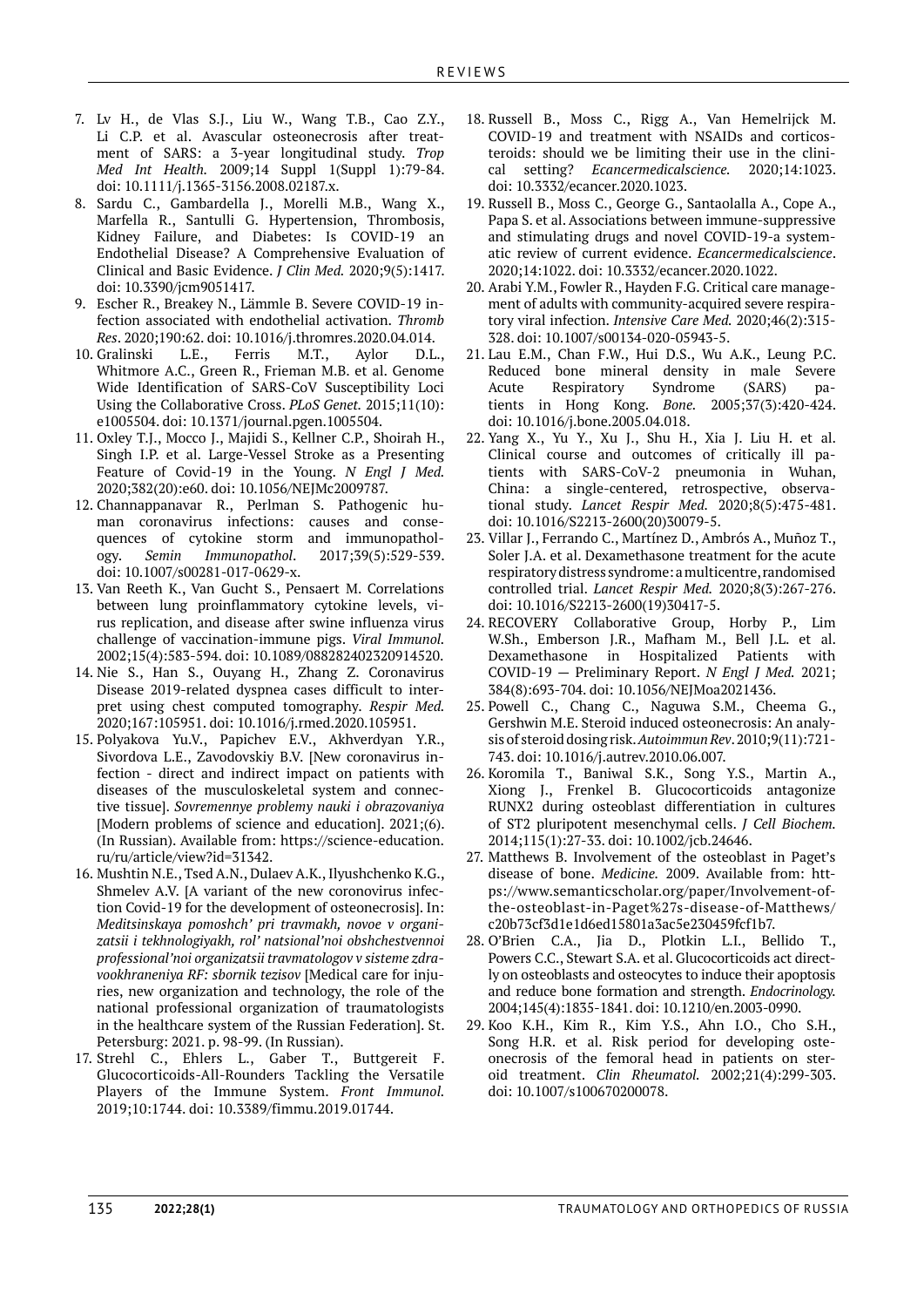- 30. Kerachian M.A., Séguin C., Harvey E.J. Glucocorticoids in osteonecrosis of the femoral head: a new understanding of the mechanisms of action. *J Steroid Biochem Mol Biol.* 2009;114(3-5):121-128. doi: 10.1016/j.jsbmb.2009.02.007.
- 31. Fu L., Liu H., Lei W. MiR-596 inhibits osteoblastic differentiation and cell proliferation by targeting Smad3 in steroid-induced osteonecrosis of femoral head. *J Orthop Surg Res.* 2020;15(1):173. doi: 10.1186/s13018-020-01688-5.
- 32. Yamasaki K., Nakasa T., Miyaki S., Yamasaki T., Yasunaga Y., Ochi M. Angiogenic microRNA-210 is present in cells surrounding osteonecrosis. *J Orthop Res.* 2012;30(8):1263-1270. doi: 10.1002/jor.22079.
- 33. Jia J., Feng X., Xu W., Yang S., Zhang Q., Liu X. et al. MiR-17-5p modulates osteoblastic differentiation and cell proliferation by targeting SMAD7 in non-traumatic osteonecrosis. *Exp Mol Med.* 2014;46(7):e107. doi: 10.1038/emm.2014.43.
- 34. Weinstein R.S., Wan C., Liu Q., Wang Y., Almeida M., O'Brien C.A. et al. Endogenous glucocorticoids decrease skeletal angiogenesis, vascularity, hydration, and strength in aged mice. *Aging Cell.* 2010;9(2):147-161. doi: 10.1111/j.1474-9726.2009.00545.x.
- 35. Xu Y., Chen Y., Tang X. Guidelines for the diagnosis and treatment of coronavirus disease 2019 (COVID-19) in China. *Glob Health Med.* 2020;2(2):66-72. doi: 10.35772/ghm.2020.01015.
- 36. Zheng Y., Xiong C., Liu Y., Qian X., Tang Y., Liu L. et al. Epidemiological and clinical characteristics analysis of COVID-19 in the surrounding areas of Wuhan, Hubei Province in 2020. *Pharmacol Res.* 2020;157:104821. doi: 10.1016/j.phrs.2020.104821.
- 37. Zhao R., Wang H., Wang X., Feng F. Steroid therapy and the risk of osteonecrosis in SARS patients: a dose-response meta-analysis. *Osteoporos Int.* 2017;28(3):1027- 1034. doi: 10.1007/s00198-016-3824-z.
- 38. Shen J., Liang B.L., Zeng Q.S., Chen J.Y., Liu Q.Y., Chen R.C. et al. [Report on the investigation of lower extremity osteonecrosis with magnetic resonance imaging in recovered severe acute respiratory syndrome in Guangzhou]. *Zhonghua Yi Xue Za Zhi.* 2004;84(21):1814- 1817. (In Chinese).
- 39. Motomura G., Yamamoto T., Irisa T., Miyanishi K., Nishida K., Iwamoto Y. Dose effects of corticosteroids on the development of osteonecrosis in rabbits. *J Rheumatol.* 2008;35(12):2395-2399. doi: 10.3899/jrheum.080324.
- 40. Marsh J.C., Zomas A., Hows J.M., Chapple M., Gordon-Smith E.C. Avascular necrosis after treatment of aplastic anaemia with antilymphocyte globulin and high-dose methylprednisolone. *Br J Haematol.* 1993;84(4):731-735. doi: 10.1111/j.1365-2141.1993.tb03153.x.
- 41. Mont M.A., Pivec R., Banerjee S., Issa K., Elmallah R.K., Jones L.C. High-Dose Corticosteroid Use and Risk of Hip Osteonecrosis: Meta-Analysis and Systematic Literature Review. *J Arthroplasty.* 2015;30(9):1506-1512.e5. doi: 10.1016/j.arth.2015.03.036.
- 42. Guo K.J., Zhao F.C., Guo Y., Li F.L., Zhu L., Zheng W. The influence of age, gender and treatment with steroids on the incidence of osteonecrosis of the femoral head during the management of severe acute respiratory syndrome: a retrospective study. *Bone Joint J.* 2014;96- B(2):259-262. doi: 10.1302/0301-620X.96B2.31935.
- 43. Rademaker J., Dobro J.S., Solomon G. Osteonecrosis and human immunodeficiency virus infection. *J Rheumatol.* 1997;24(3):601-604.
- 44. Chan M.H., Chan P.K., Griffith J.F., Chan I.H., Lit L.C., Wong C.K. et al. Steroid-induced osteonecrosis in severe acute respiratory syndrome: a retrospective analysis of biochemical markers of bone metabolism and corticosteroid therapy. *Pathology.* 2006;38(3):229-235. doi: 10.1080/00313020600696231.<br>45. Richards R.N. Short-term (
- R.N. Short-term Corticosteroids and Avascular Necrosis: Medical and Legal Realities. *Cutis*. 2007;80(4):343-348.
- 46. Zhao F.C., Li Z.R., Guo K.J. Clinical analysis of osteonecrosis of the femoral head induced by steroids. *Orthop Surg.* 2012;4(1):28-34. doi: 10.1111/j.1757-7861.2011.00163.x.
- 47. Mirzai R., Chang C., Greenspan A., Gershwin M.E. The pathogenesis of osteonecrosis and the relationships to corticosteroids. *J Asthma.* 1999;36(1):77-95. doi: 10.3109/02770909909065152.
- 48. Zhao F.C., Hu H.X., Zheng X., Cang D.W., Liu X., Zhang J.Z. et al. Clinical analysis of 23 cases of steroid-associated osteonecrosis of the femoral head with normal initial magnetic resonance imaging presentation. *Medicine (Baltimore).* 2017;96(49):e8834. doi: 10.1097/MD.0000000000008834.
- 49. Sun W., Li Z., Shi Z., Wang B., Gao F., Yang Y. et al. Relationship between post-SARS osteonecrosis and PAI-1 4G/5G gene polymorphisms. *Eur J Orthop Surg Traumatol.* 2014;24(4):525-529. doi: 10.1007/s00590-013-1223-0.
- 50. Wei B., Wei W. Identification of aberrantly expressed of serum microRNAs in patients with hormone-induced non-traumatic osteonecrosis of the femoral head. *Biomed Pharmacother.* 2015;75:191-195. doi: 10.1016/j.biopha.2015.07.016.
- 51. Hsu S.L., Wang C.J., Lee M.S., Chan Y.S., Huang C.C., Yang K.D. Cocktail therapy for femoral head necrosis of the hip. *Arch Orthop Trauma Surg.* 2010;130(1):23-29. doi: 10.1007/s00402-009-0918-5.
- 52. Wong T., Wang C.J., Hsu S.L., Chou W.Y., Lin P.C., Huang C.C. Cocktail therapy for hip necrosis in SARS patients. *Chang Gung Med J.* 2008;31(6):546-553.
- 53. Wang W., Zhang N., Guo W., Gao F. Combined pharmacotherapy for osteonecrosis of the femoral head after severe acute respiratory syndrome and interstitial pneumonia: two and a half to fourteen year follow-up. *Int Orthop.* 2018;42(7):1551-1556. doi: 10.1007/s00264-018-3907-x.
- 54. Klumpp R., Trevisan C. Aseptic osteonecrosis of the hip in the adult: current evidence on conservative treatment. *Clin Cases Miner Bone Metab.* 2015;12(Suppl 1):39- 42. doi: 10.11138/ccmbm/2015.12.3s.039.
- 55. Agarwala S., Banavali S.D., Vijayvargiya M. Bisphosphonate Combination Therapy in the Management of Postchemotherapy Avascular Necrosis of the Femoral Head in Adolescents and Young Adults: A Retrospective Study From India. *J Glob Oncol.* 2018;4: 1-11. doi: 10.1200/JGO.17.00083.
- 56. Ramachandran M., Ward K., Brown R.R., Munns C.F., Cowell C.T., Little D.G. Intravenous bisphosphonate therapy for traumatic osteonecrosis of the femoral head in adolescents. *J Bone Joint Surg Am.* 2007;89(8):1727- 1734. doi: 10.2106/JBJS.F.00964.